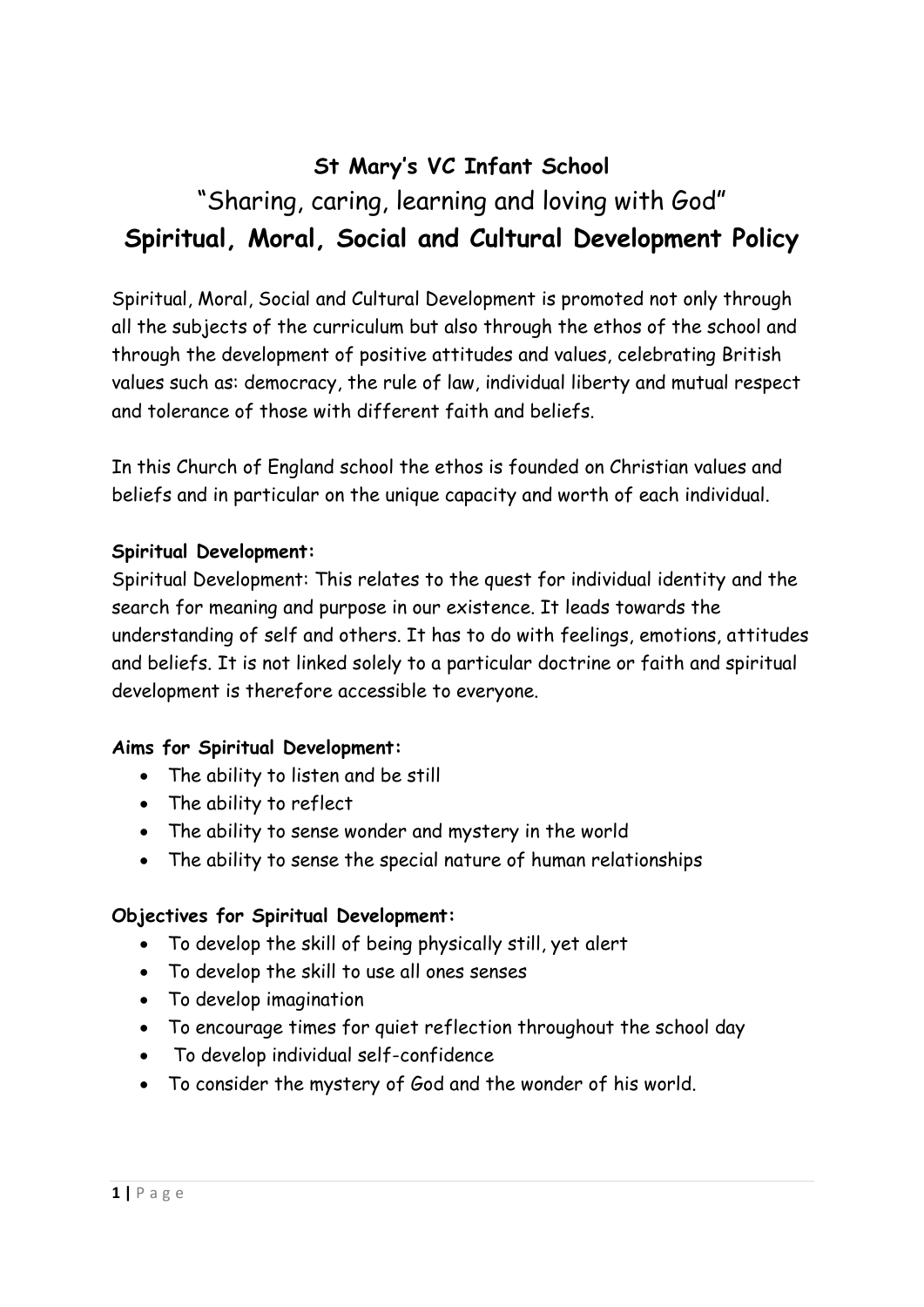#### **Moral Development:**

Pupils are encouraged to understand the need for a common code and to follow it from conviction rather than because of sanctions or consequences. Across the school we work towards an understanding of what is right and wrong. From this basis pupils may develop the ability to make judgements and to become increasingly responsible for their own actions or and behaviour.

## **Aims for Moral Development:**

- To understand the principles lying behind decisions and actions
- To be able to distinguish between right and wrong
- To be able to make decisions, accepting and understanding consequences of their actions
- To move gradually through a 'taught morality' to taking responsibility for their own moral decisions

# **Objectives for Moral Development:**

- To tell the truth
- To respect the rights and property of others
- To help others less fortunate than themselves
- To be considerate to others
- To take responsibility of own actions
- To exercise self-discipline
- To develop high expectations and a positive attitude
- To conform to rules and regulations to promote order for the good of all

# **Social Development:**

This enables pupils to become conscientious participants in their family, class, school, the local and wider community. Within this there should be a balance of the positive, satisfying elements of belonging to a group or society along with the demands, obligations and cooperation such membership requires.

# **Aims for Social Development:**

- To relate positively to others
- To participate fully and take responsibility in class and school
- To use appropriate behaviour across a range of situations
- To work cooperatively with others
- To use own initiative responsibly
- To understand our place in our family, school and society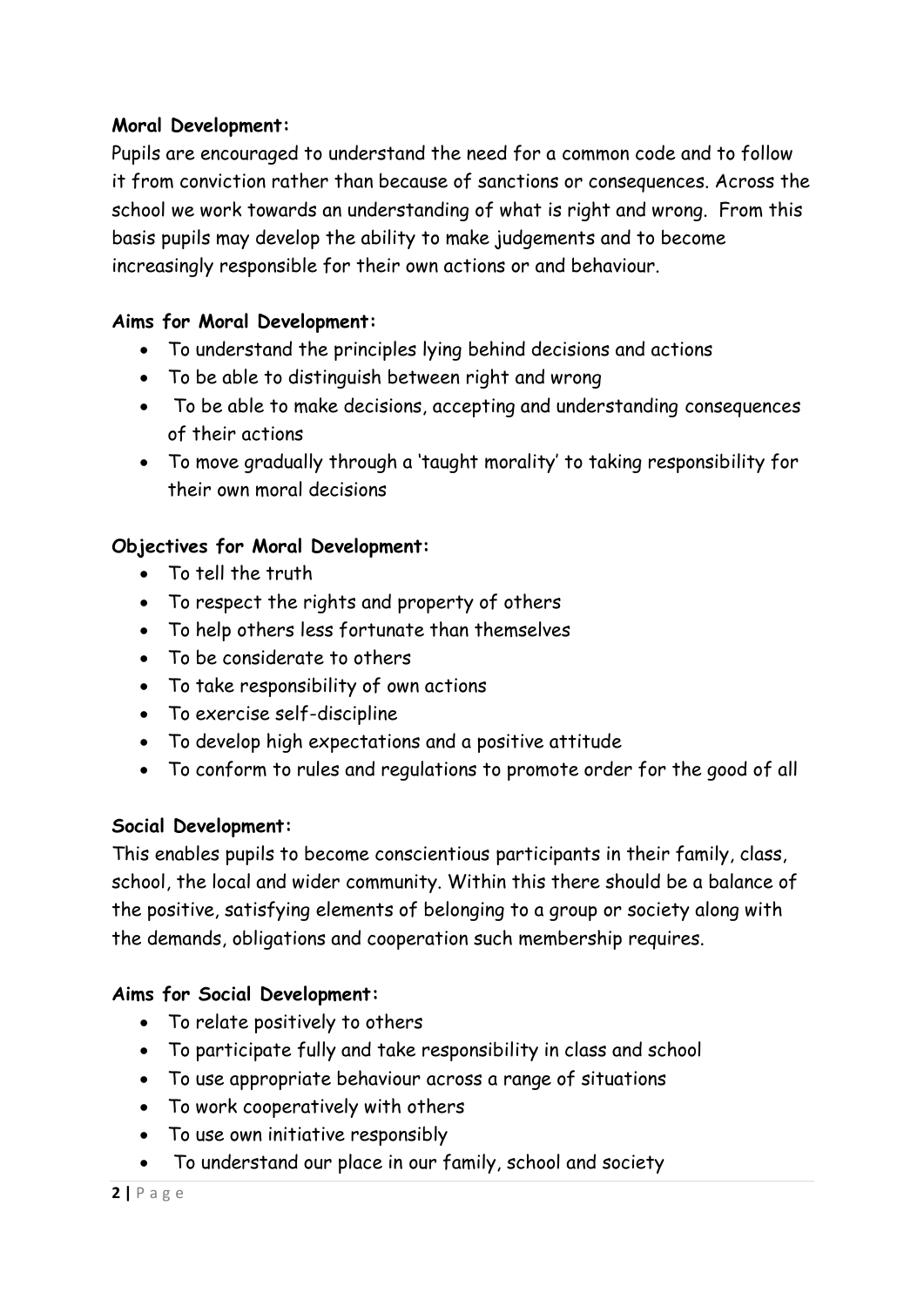## **Objectives for Social Development:**

- To share emotions such as love, joy, hope, anguish, fear and reverence
- To be sensitive to the needs and feelings of others
- To work as part of a group
- To interact positively across a range of situations, e.g. clubs, sports activities, visits, church services, music festivals etc.
- To develop an understanding of citizenship and to experience being a part of a caring community
- To show care and consideration for others e.g. sharing and turn taking
- To realise that every individual can do something well and have something to offer

## **Cultural Development:**

At the heart of cultural development lies the necessity to develop a sense of personal identity, whilst at the same time acquiring awareness, understanding and tolerance regarding the cultural traditions and beliefs of others.

#### **Aims for Cultural Development:**

- To develop a sense of belonging to pupils' own culture and being proud of their cultural background
- To respond to cultural events
- To share different cultural experiences
- To respect different cultural traditions
- To understand codes of behaviour, fitting to cultural tradition
- To develop a balanced approach to retaining the traditions of our Christian society, whilst perceiving in a positive light the contribution of other cultures, past and present

# **Objectives for Cultural Development:**

- To develop an awareness, recognition and appreciation of the Arts, i.e. Music, Art, Drama, Literature etc.
- To develop a love for learning
- To develop an understanding of different cultures and beliefs, including Christianity
- To appreciate the values and customs of other ethnic and faith groups which make up modern British society, and the world beyond
- To develop the ability to value these independently